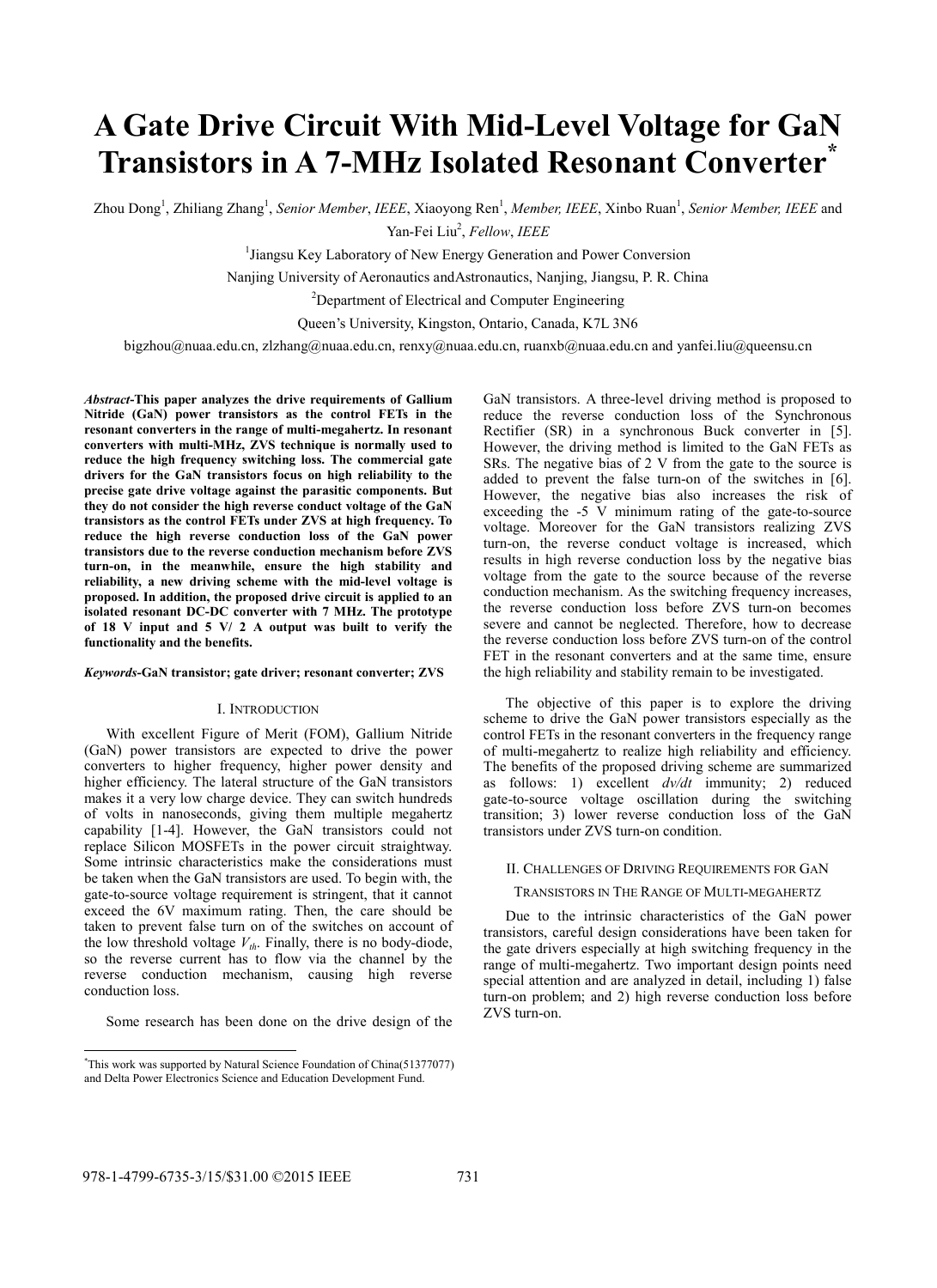# *A. False Turn-on Caused by the Under-damped Discharge Loop*

Fig. 1 shows the conventional gate drive structure of a Si MOSFET.  $R_{\varphi}$  is the gate drive resistor, which allows adjustment of the MOSFET turn-on speed and the anti-parallel diode  $D_g$  is used to accelerate the speed of turn-off. However, for the GaN transistor, the threshold voltage  $V_{th}$  is as low as 1.4V typically, and  $D_g$  has the forward drop of 0.7 V, which reduces the effective gate discharge current when the gate-to-source voltage approaches 0 V, therefore  $D_g$  must be avoided. So the gate structure in Fig. 2 is normally recommended to drive the GaN transistors because it has the separate sink and source outputs to make it excellent for fast turn off and *dv/dt* immunity, in the meanwhile avoid overshoot on the gate that may exceed the absolute maximum rating by picking the appropriate  $R_g$  [7].





 $L_{\varphi}$  is the common source inductance of the switch, which is defined as the inductance shared by the power stage and driver loop in Fig. 1 and Fig. 2. To ensure fast turn off and excellent *dv/dt* immunity of the GaN power transistor, the damping of the discharge loop must be minimized. However, it is found that severe oscillation of the gate-to-source voltage appears in the under-damped loop caused by the *Lg* when the GaN transistor turns off in the frequency range of multi-megahertz. The oscillation amplitude could be higher than the threshold voltage of the GaN transistor, which causes false turn-on of the switch.

Fig. 3 shows the simulation waveform of the gate-to-source voltage using the drive circuit in Fig. 2 when the switching frequency is 7 MHz and the gate inductance *Lg* is 3 nH. The pull-up resistance of totem pole is  $2 \Omega$  and the pull-down resistance is  $0.24 \Omega$ , which is the same as the drive IC LM5114. It can be observed that the oscillation amplitude is 1.2 V, approaching the typical threshold voltage  $V_{th}$  of the GaN transistor and may cause false turn-on.



Fig. 3 False turn-on caused by the oscillation

More importantly, with the gate inductance increasing and the crosstalk by other loop, the oscillation will be more severe and the amplitude can exceed  $V_{th}$  easily, causing the false turn-on of the switches. Furthermore, *dv/dt* from the drain to the source after the turn-off of the switch via the miller capacitance inducing a positive voltage from the gate to the source will increase the risk of false turn-on of the switch by superposition theorem.

To solve the problem above, an appropriate negative voltage from the gate to the source is added to increase the margin of the oscillation amplitude and prevent false turn-on of the switches in [6]. With the negative bias from the gate to the source, the *dv/dt* immunity is improved and it is unnecessary to minimize the damping resistance of the discharge circuit and thus the gate voltage oscillation can be damped more strongly. So, different from the driver in [6], a resistor is preferred to be connected in series in the discharge loop to reduce the oscillation, which results in extra power loss and the risk of exceeding the -5 V minimum rating of the gate-to-source voltage.

#### *B. Reverse Conduction Loss before ZVS Turn-on*

In addition to the problem of preventing false turn-on of the switch mentioned above, another important point is the reverse conduction loss before ZVS turn-on.

The reverse conduction mechanism of the SR has been analyzed in [5]. However, there is no reported analysis considering the GaN transistors as the control FET under ZVS condition. In the frequency range of multi-megahertz, the switch normally operates under ZVS condition to reduce the high frequency switching loss. The reverse current needs to flow through the switch before the ZVS turn-on, which will trigger the reverse conduction mechanism.

Fig.4 shows the equivalent model for the GaN power transistors. To achieve ZVS turn-on, as control FETs in the resonant converters, before gate signal building up, *vgs* unchanged. When current flows into the source terminal, it will charge  $C_{GD}$  and  $C_{DS}$ . Till the capacitor voltage  $v_{gd}$  is approaching the threshold voltage  $V_{th}$ , the channel begins to build up. Then the current will flow via the channel, that's the reverse conduction mechanism.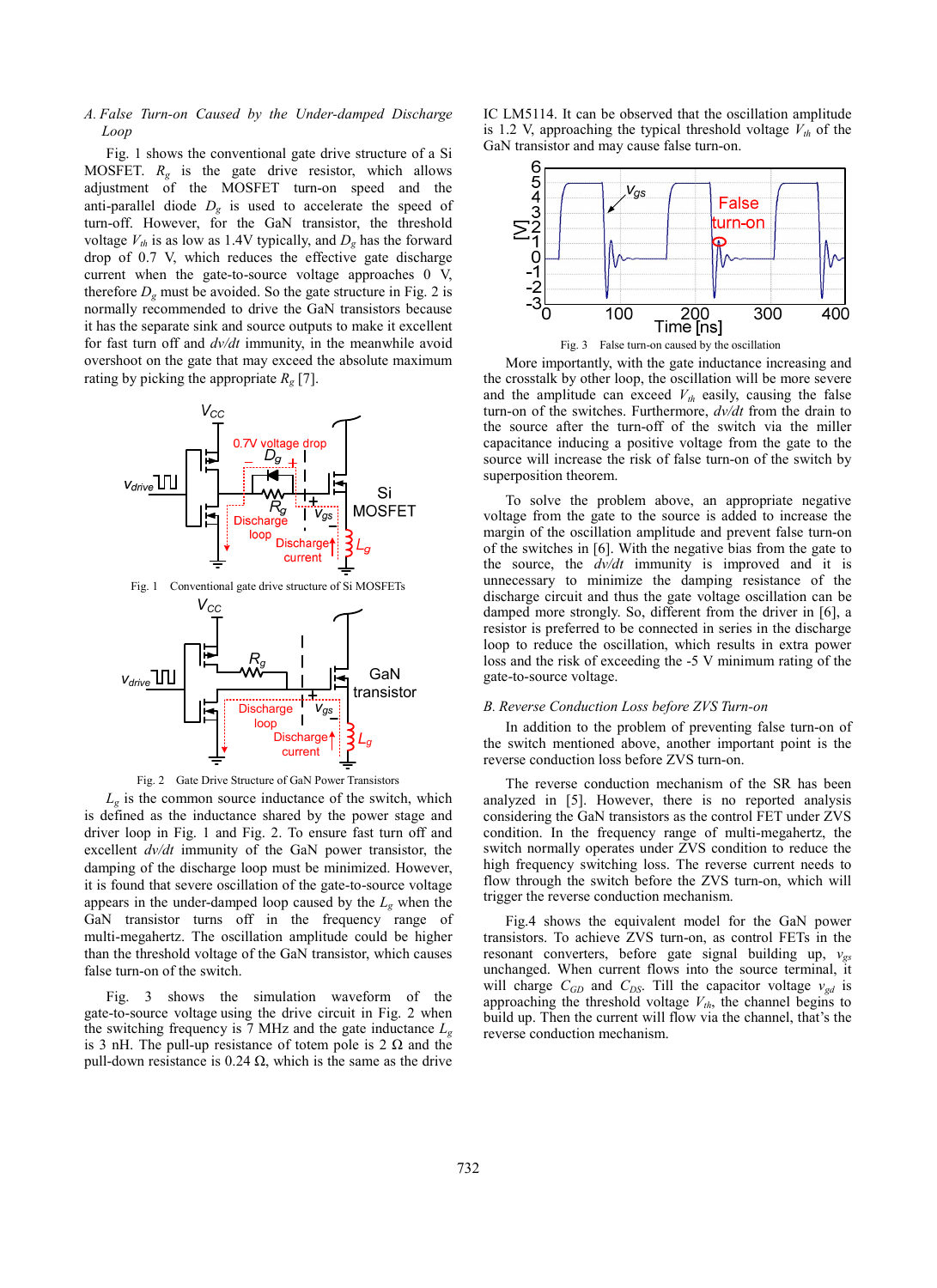

Fig. 4 GaN transistor with parasitics as the control FET under ZVS

As shown in Fig. 4, the voltage drop across the source to the drain is

$$
v_{sd} = v_{gd} - v_{gs} \tag{1}
$$

Fig. 5 gives the relationship between  $V_{GS}$ ,  $V_{DS}$  and  $I_{DS}$ . From Fig. 5, it can be observed that The reserve voltage drop is 2 V with  $V_{GS}$ =2 V. This is much higher the forward voltage of the body diode of a Si MOSFET. Furthermore, the reverse conduct voltage decreases with the gate-to-source voltage increases.





With the negative bias of -2 V added from the gate to the source when the transistor is turned off, the reverse conduct voltage can be larger than  $V_{th}$ -(-2 V), which is shown in Fig. 5. Importantly, when the switching frequency increases to a level that the reverse conduction time is no longer negligible and the reverse conduct voltage is much higher than that of a Si MOSFET, the reverse conduction period before the ZVS turn-on of the control FET causes high conduction loss due to the GaN reverse conduction mechanism.

The reverse conduction loss  $P_R$  before ZVS turn-on can be expressed as:

$$
P_R = V_{SD} \cdot I_{SD} \cdot t_r \cdot f_s \tag{2}
$$

where  $V_{SD}$  is the voltage drop,  $I_{SD}$  is the reverse conduct current,  $t_r$  is the reverse conduction time and  $f_s$  is the switching frequency. To reduce the reverse conduction loss in the switching frequency range of multi-megahertz, we could minimize  $V_{SD}$ ,  $I_{SD}$  or  $t_r$  as low as possible.

Actually,  $I_{SD}$  relies on the converter specifications. The reverse conduction time  $t_r$  is related to the load condition of the resonant converter, so in the practical circuit design,  $t_r$ should consider the worst condition to allow the drain current to discharge the output capacitance of the transistor so that ZVS turn-on of the switch can guaranteed. So the practical method of decreasing  $V_{SD}$  is useful to reduce the reverse conduction loss by using a positive bias  $V_x(V_x \leq V_t)$  from the gate to the source to replace the negative bias before the ZVS turn-on of the switch. As shown in Fig. 5, the reverse conduct voltage and reverse conduct loss decreases with the gate-to-source voltage increases.

As a conclusion, to decrease the reverse conduct voltage, it is effective to add a positive bias from the gate to source before the GaN transistor turned on. The point is the positive bias amplitude has to be lower than threshold voltage to avoid the short through issue.

#### III. PROPOSED GATE DRIVE CIRCUIT FOR GAN TRANSISTORS

Based on the above analysis of the driving requirements of the GaN transistor as the control FET, the basic idea is to use a positive bias added across the gate-to-source before the ZVS turn-on to decrease the reverse conduction loss, meanwhile use a negative bias after the turn off transition to ensure the high reliability. So Fig. 6 illustrates the preferred drive voltage waveform.



Fig.6 Constructed drive voltage waveform for the GaN transistor as the control FET

Fig. 7 shows the schematic of the proposed driving scheme. With the schematic, the drive waveform in Fig.5 can be realized. The mid-level generator provides the positive bias from  $t_0$  to  $t_1$ .  $D_z$  is a Zener diode to provide the negative voltage from the gate to the source and  $R_z$  is a resistor adjusting the current flow into Zener diode to ensure the reverse conduction of the Zener diode.  $C_1$  and  $C_2$  are filter capacitors. $R_{g1}$  and  $R_{g2}$  are used to adjust the damping of charge and discharge loop of the input capacitor of the GaN power transistor separately. OSC and CON are 60% duty cycle square wave signals, and CON is ahead of OSC. The phase shift is determined by the reverse conduction time  $t_r$  to guarantee the ZVS turn-on of the switch in the worst condition.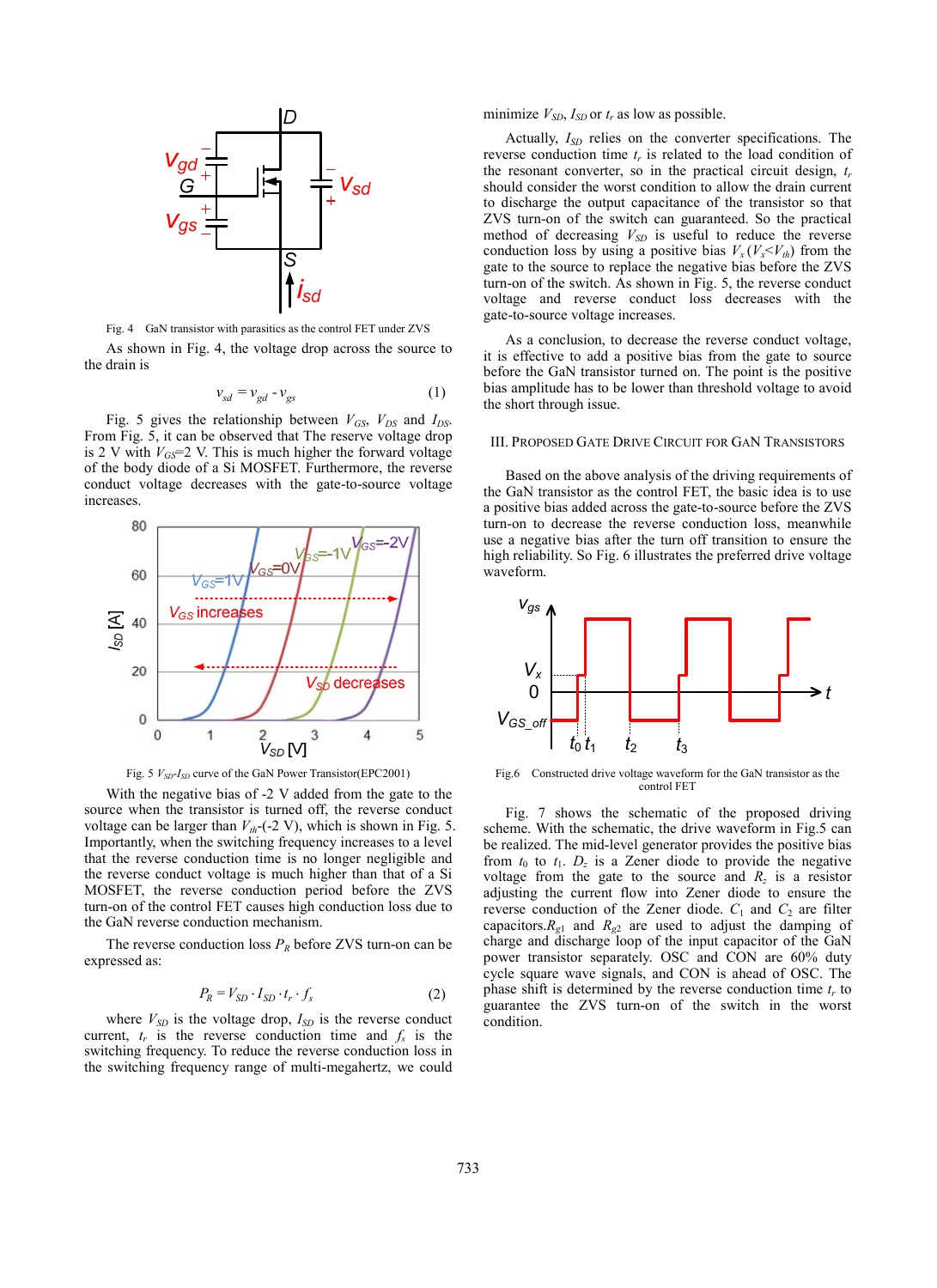

Fig.7 Proposed driving scheme

From Fig. 6, the switching intervals are analyzed as follows:

# *1) Stage* 1 *[t*0*, t*1*]*

The control FET is ready to realize ZVS turn-on, and the reverse current flows into source, causing the reverse conduction mechanism triggered.

A positive bias  $V_x$  is added from the gate to source, making the reverse conduct voltage decrease from  $V_{th}$  to  $V_{th}$ - $V_x$ . The duration of this stage should be decided to ensure ZVS turn-on under different load. This stage ends at  $t = t_1$ when the control FET turns on.

# *2) Stage* 2 *[t*1*, t*2*]*

During this stage, control FET is turned on softly. With an appropriate resistor to make up an over-damped circuit to charge the input capacitor of the GaN transistor, there's no oscillation of the gate-to-source voltage, which prevents the voltage exceeding the maximum rating.

The switch is in the conduction state until the stage ends at  $t = t_2$ .

*3) Stage* 3 *[t*2*, t*3*]* 

During this stage, control FET is turned off.

A negative bias is added from the gate to the source, making the switch excellent *dv/dt* immunity. An appropriate resistor is connected in series in the discharge loop to inhibit the oscillation.

This stage ends at  $t = t_3$  when the control FET is going to reverse conduct.

Fig. 8 shows the simulation waveform of the proposed driving scheme. The  $R_{g1}$  is 0 Ω and the  $R_{g2}$  is 1 Ω. The gate inductance is 3 nH. The pull-up resistance of totem pole in the driver IC is 2 Ω and the pull-down resistance is  $0.24$  Ω in the simulation, which is the same as the driver LM5114. The simulation result agrees with the theoretical analysis and verifies the functionality of the proposed driving scheme.



Fig.8 Simulation waveform of the proposed driving scheme

IV. EXPERIMENTAL RESULTS AND DISCUSSION

To verify the functionality of the proposed driving scheme of the GaN power transistor, an isolated resonant converter with the applied driving scheme is implemented.

The specifications of the isolated resonant converter are shown in TABLE I. The topology of the isolated resonant DC-DC converter is shown in Fig. 9. The converter is composed of the Class- $\Phi_2$  inverter and the Class-E rectifier [7-9]. The control FET  $S_m$  can realize ZVS in the topology.

TABLE I. Specifications of the Converter

| Input voltage       | $18 V - 36 V$ |  |
|---------------------|---------------|--|
| switching frequency | 7 MHz         |  |
| Output voltage      | 5 V           |  |
| Output current      | ) Δ           |  |



Fig.9 Isolated resonant DC-DC converter

A 7 MHz, 18 V input, 10 W/ 5 V output isolated resonant DC-DC converter using the GaN power transistor EPC2001 from EPC is implemented. The parameters are given in TABLE II. The photo of the prototype is shown in Fig. 10. The driver IC is LM5114 and a Zener diode is applied to have -2 V from the gate to the source. The  $R_{g2}$  is replaced by the equivalent conduct resistor of NPN bipolar transistor in the mid-level generator.

TABLE II. POWER STAGE COMPONENT VALUES

| $L_{F}$  | 300 nH          | $\mathsf{L}_F$ | 450 pF           |
|----------|-----------------|----------------|------------------|
| $L_M$    | $300$ nH        | $\cup_M$       | $375 \text{ pF}$ |
| $\cup$ S | 8 <sub>nF</sub> |                | 3 nF             |
| $-$ in   | $20 \mu F$      | $\cup_{out}$   | 47 µF            |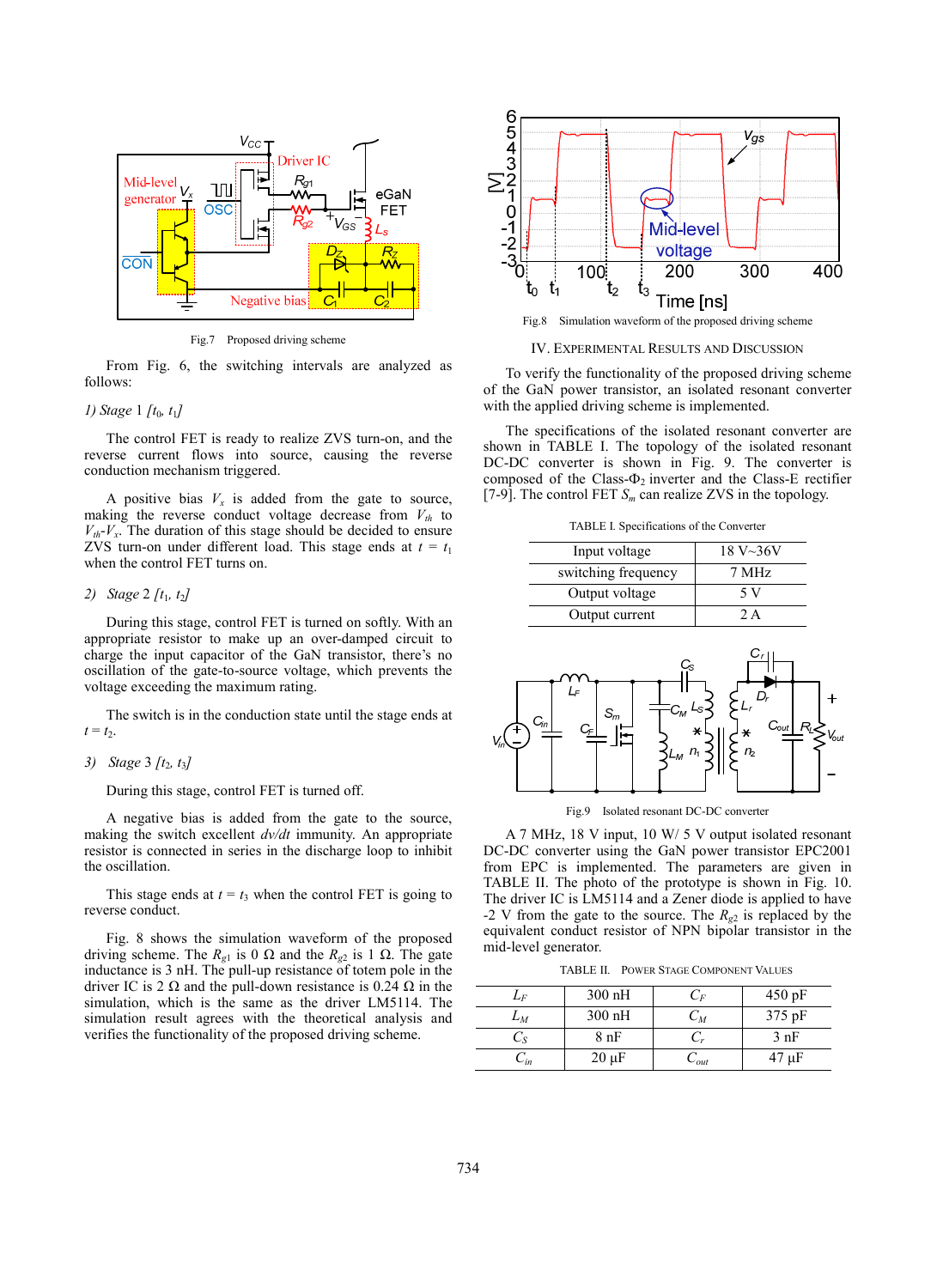

(a)Top



(b)Bottom Fig. 10 Photo of prototype

As a comparison to the proposed drive scheme, the gate-to-source and the drain-to-source voltage waveforms using the drive scheme without the midlevel generator are shown in Fig. 11. To ensure wide range operation of ZVS, the worst case has been considered in the resonant converter. A negative 2 V is added from the gate to source when the GaN power transistor is turned off, and the turn-off oscillation is inhibited by the  $R_{\varphi^2}$  of 1  $\Omega$ . As shown in Fig. 11, with the negative bias of  $2\bar{V}$  added from the gate to source before the ZVS turn-on, the reverse conduct voltage is about –4 V. The gate-to-source and drain-to-source voltage waveforms using the drive scheme with the midlevel generator are shown in Fig. 12. With a positive voltage added from the gate to source before the ZVS turn-on of the transistor, the largest reverse conduct voltage is reduced to -2V. The reverse conduct voltage is reduced to half of that using the driver without the midlevel generator, so is the reverse conduction loss. The effect of reducing the reverse conduct voltage and reverse conduction loss by the proposed drive scheme is verified. It should be pointed the reverse condition time is 16 ns and this is worst case for ZVS achievement in this converter.



Fig. 11 Waveforms of  $v_{GS}$ ,  $v_{DS}$ : without the midlevel generator



Fig. 12 Waveforms of  $v_{GS}$ ,  $v_{DS}$ : with the midlevel generator

# V. CONCLUSION

A driving scheme with the mid-level voltage for the GaN power transistors as the control FETs in the high frequency resonant DC-DC converters is proposed. The driving scheme can ensure the high stability and reliability of the transistor, in the meanwhile, decrease the high reverse conduction loss before ZVS turn-on. The simulation results verify the functionality of the proposed GaN driver. In addition, the proposed new driver is applied to an isolated resonant DC-DC converter with 7 MHz. The prototype of 18 V input and 5 V/ 2 A output was built to verify the new drive circuit and the benefits.

## **REFERENCE**

- [1] A. Lidow, "Is it the end of the road for silicon in power conversion". Application Note, EPC Co., 2010.
- [2] S. L. Colino and R. A. Beach, "Fundamentals of Gallium Nitride power transistors". Application Note, EPC Co., 2010.
- [3] Y. Wang, W. Kim, Z. Zhang, J. Calata and K. D. T. Ngo, "Experience with 1 to 3 megahertz power conversion using eGaN FETs," in *Proc. IEEE APEC*., pp. 532-539, 2013.
- [4] W. Chen, R. A. Chinga, S. Yoshida, J. Lin, C. Chen and W. Lo, "A 25.6 W 13.56 MHz wireless power transfer system with a 94% efficiency GaN Class-E power amplifier," in *Proc. IEEE MTT*., pp. 1-3, 2012.
- [5] X. Ren, D. Reusch, S. Ji, Z. Zhang, M. Mu and F. C. Lee, "Three-level driving method for GaN power transistor in synchronous buck converter," in *Proc. IEEE ECCE*., pp. 2949-2953, 2012.